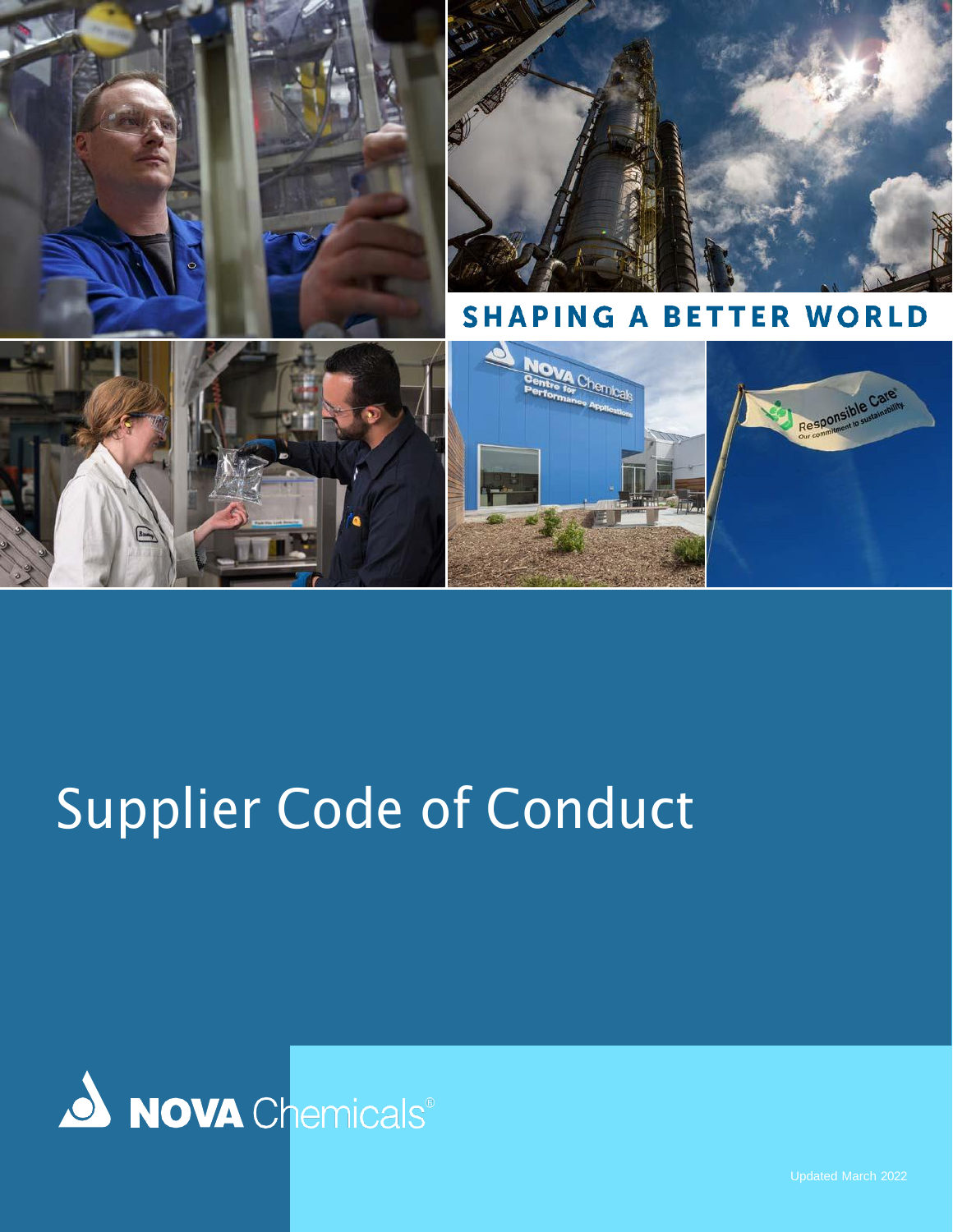

NOVA Chemicals and its subsidiaries maintain the highest ethical standards in its business activities and expect the same from its Suppliers. Acting ethically means complying with all applicable laws and regulations and conducting business in an ethical manner.

NOVA Chemicals is committed to operate as a responsible corporate company and to comply with all relevant local, national, and international laws. Our mission is to be a leader in our industry and to continuously improve our performance; but in so doing, we will not compromise our standards.

NOVA Chemicals expects its Suppliers to comply with applicable laws and adhere to internationally recognized environmental, social and governance (ESG) standards.

This Supplier Code of Conduct ("Code") should guide the actions of all NOVA Chemicals Suppliers. It is understood that the term "Suppliers" covers any natural person or legal entity providing services or supplying other goods, as well as Suppliers that provide services to NOVA Chemicals that are directly related to obtaining, retaining or facilitating business, or for the conduct of matters relating to NOVA Chemicals, including, without limitation, any supply chain partners, consultants, resellers, contractors, and other professional service providers. We expect our Suppliers to make every effort to ensure that the principles set forth in this Code are followed. In particular, you must immediately inform us if you are notified by a regulatory authority or any other external party of an audit, investigation, lawsuit, or other inquiry regarding NOVA Chemicals, if not legally prohibited from doing so.

We strictly prohibit retaliation of any kind against anyone who reports a concern in good faith and require the same of you.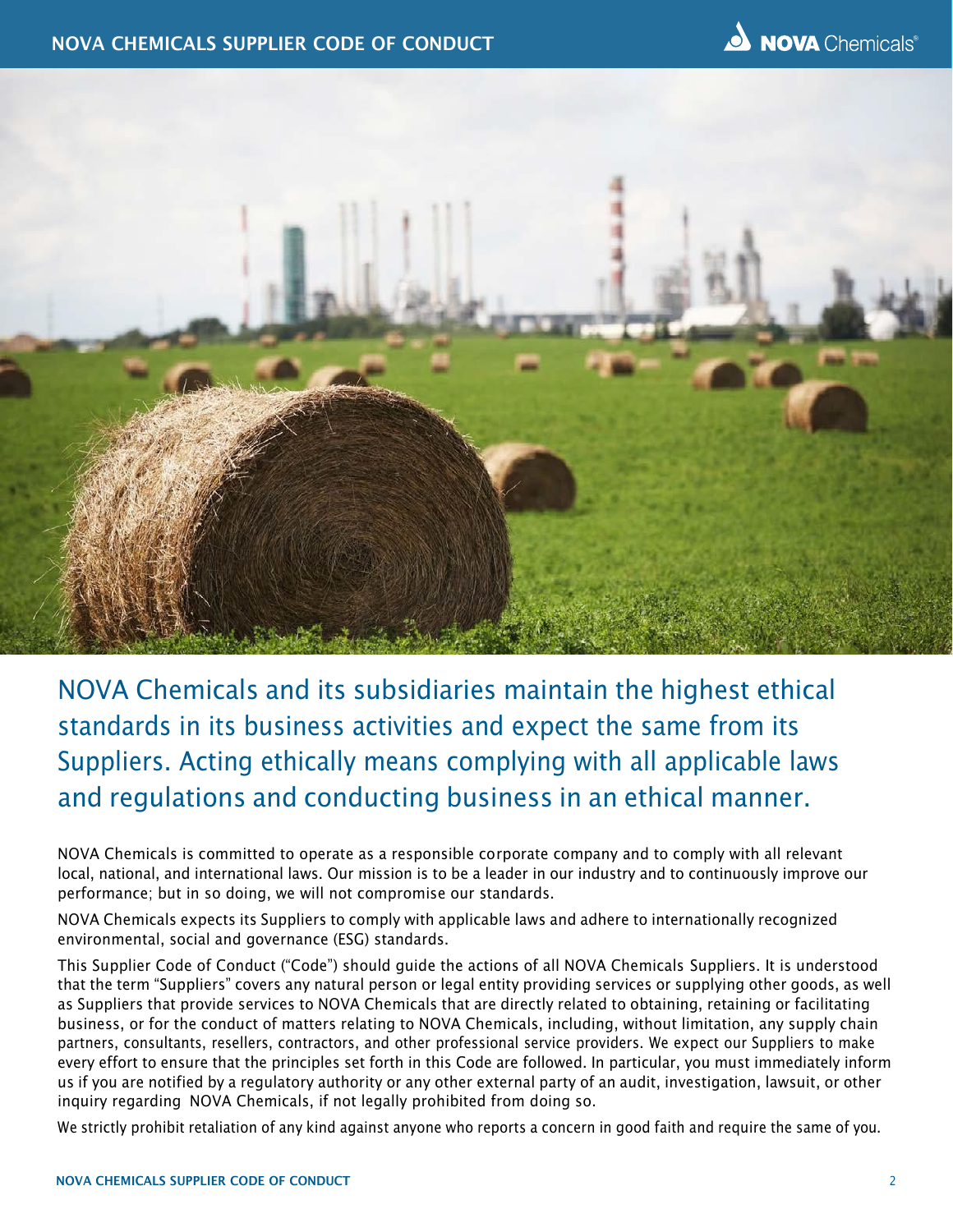## Human Rights

All people are entitled to human rights. NOVA Chemicals believes that all of its employees and Suppliers deserve a fair and ethical workplace and must be treated with dignity and respect. This means that you must treat all employees, contractors, and subcontractors fairly, with dignity, respect, and integrity. Do not discriminate, harass, intimidate, threaten, humiliate, or abuse employees or contractors generally and specifically as follows:

Suppliers shall not discriminate against any staff member based on race, color, religion, gender, age, national or social origin, sexual orientation, gender identity, marital status, disability, political affiliation, or union membership, in hiring and other employment practices like salary, promotions, rewards, access to training, employment termination, and retirement, and to be equally committed to providing equal opportunities and treatment to all employees.

Suppliers shall provide a workplace free of harassment, corporal punishment, coercion, and abuse. Any threats or other forms of intimidation must be prohibited.

Suppliers shall ensure that all work is voluntary. Employment contracts shall be easily understood by employees, and they should be free to terminate their employment upon reasonable notice. They shall not traffic persons or use any form of forced, bonded, slave, or prison labor. Employees should not surrender any personal identification documents as a condition of employment.

Suppliers shall employ only members of staff who are at least the applicable minimum legal age for the work to be performed. For persons under the age of 18, shall identify presence, monitor health, working conditions, hours of work, and shall not employ for hazardous work or in a manner that is economically exploitative, interferes with education, or is harmful to health, physical, mental, spiritual, moral, or social development. Legitimate workplace apprenticeship programs for educational benefit are acceptable, provided that they are consistent with applicable law.

Suppliers shall follow all applicable laws, regulations and/or collective agreements with respect to working conditions, hours, days of rest, wages, and salaries. Suppliers shall freely allow employees to associate with others and organizations of their choice and seek representation to bargain collectively.

Suppliers shall allow employees to express their concerns about working conditions or potentially unlawful practices without threats of reprisal or harassment.

Suppliers must always provide a healthy and safe working environment to all employees and contractors. As a minimum, this includes safe drinking water, adequate lighting, temperature, ventilation, and sanitation. All facilities and housing conditions, if provided, must be constructed and maintained in accordance with the standards set by applicable laws and regulations.

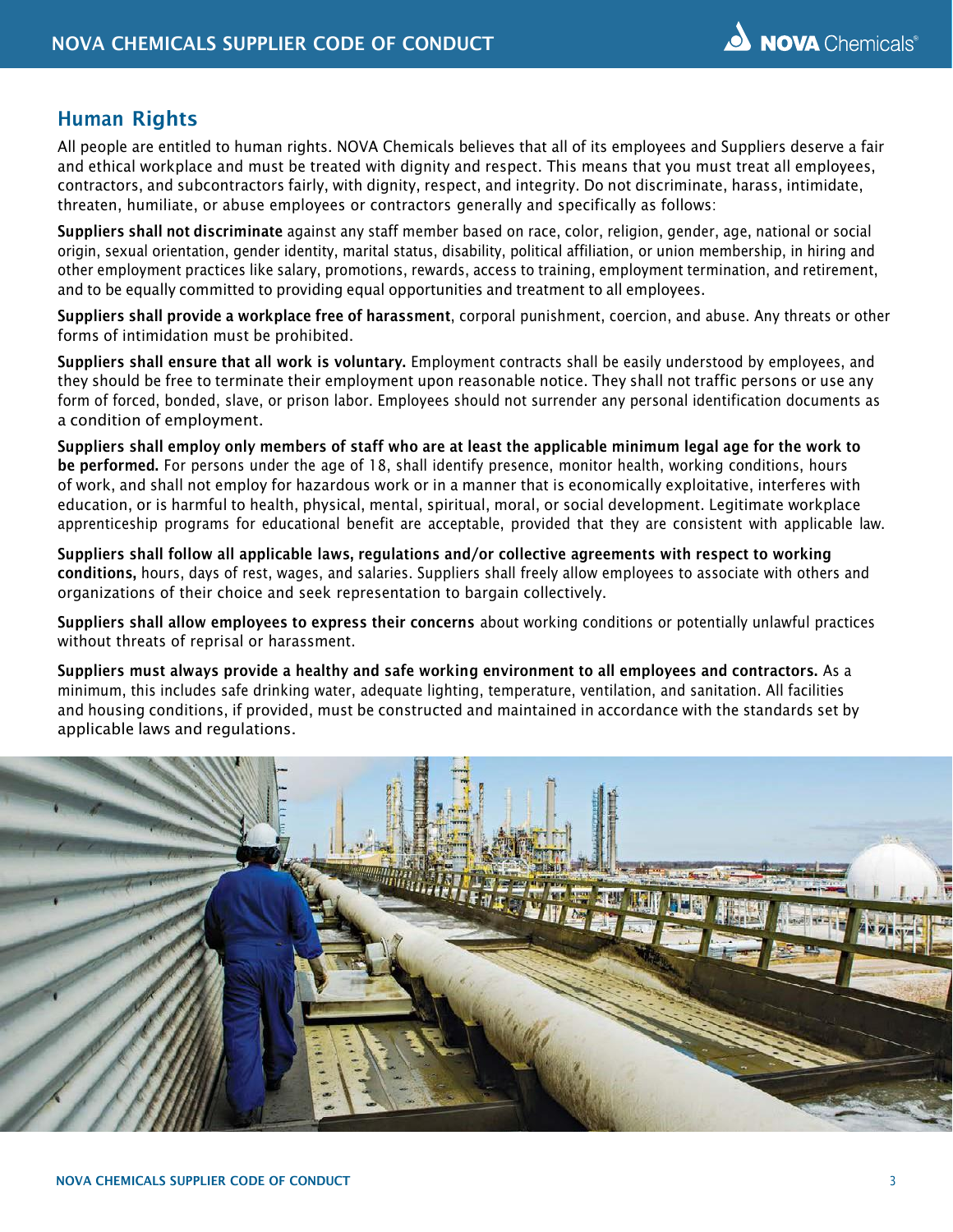## Integrity

We expect our Suppliers to conduct business in a fair and ethical manner and operate in full compliance with international, national, and local laws and regulations that

are applicable to their business operations.

Anti-bribery & Corruption: We have zero tolerance for any form of bribery or corruption. Suppliers must comply with applicable anti-bribery and anti-corruption laws and behave ethically in all business dealings with, for or on behalf of NOVA Chemicals.

Improper Payments: Suppliers are prohibited from offering, promising, giving, requesting, or accepting improper payments (e.g., a bribe, a "kickback", or anything of value, including gifts, meals, entertainment, etc.) directly or through others in an attempt to improperly gain or retain business or influence a decision. Suppliers should not make any form of payment to government employees to expedite the timing of activities that the government employee is required to perform (e.g., process visas, customs declarations, etc.) except if it is an official express service offered by them.

Gifts & Entertainment: Suppliers must respect that NOVA Chemicals employees do not give or accept any gift or favor that could compromise or raise doubts about the neutrality of their decisions. Suppliers must ensure that payments, gifts, or other commitments to customers, government officials, subcontractors, or other parties transacting on their behalf are in compliance with all foreign corruption and applicable anti-bribery laws.

Because gifts and entertainment may be used to disguise bribery and corruption, we require that you only offer or accept gifts or entertainment that are reasonable, directly related to a proper business purpose, and in accordance with local laws governing such activity. Cash or cash equivalents are not permissible. Any offer of a gift or entertainment to one of our employees during an open bidding process in which you are involved is strictly prohibited. If there any doubt with respect to what NOVA Chemicals employees may or may not offer or receive with respect to gifts and entertainment, do not hesitate to reach out directly for clarification.

Supply Chain: Suppliers must carefully scrutinize, select, and monitor the Suppliers you use to act for or on behalf of us. Both you and we are potentially responsible for the conduct of these Suppliers when they are working for or providing services to NOVA Chemicals. Failure to fulfill this responsibility may lead to fines, loss of necessary operating authorizations, restrictions on government contracts, and other legal penalties.

You must conduct appropriate diligence and background checks on these Suppliers. We require, as a minimum, that you gather, analyze, manage, and monitor information to ensure that any Suppliers that you use have a shared commitment to abiding by applicable laws. This would include checking the legitimacy and background of Suppliers before they commence a business relationship with you and monitoring them throughout the course of that relationship. Suppliers, contractors, agents, representatives, or subcontractors should only be selected based on merit and competitiveness. You are responsible for ensuring that your own Suppliers comply with this Code with respect to business conducted for or on behalf of NOVA Chemicals.

Competition: You are expected to comply with the competition laws in the countries where you operate, sell, or provide products and services. You must not coordinate market conduct with competitors or your own Suppliers in a way that improperly restricts competition.

You must not discuss internal or material non-public business information, such as prices, discounts, pricing policy, profits, market share, production levels, customers, or sales territories with a competitor, particularly concerning work performed.

#### **Transparency**

Conflicts of Interest: You must avoid any activity that creates a conflict of interest or the appearance of a conflict of interest that brings into question your relationship with NOVA Chemicals. This includes conflicts of interest that may result from financial interests, employment, time commitments, outside directorships, stock ownership, friends/family relationships, sponsorships or honorariums, and use of confidential information. You acknowledge that you will not use your position to profit personally at the expense of NOVA Chemicals.

Books & Records: Accurate and transparent books and records should be maintained at all times and demonstrate compliance with applicable laws and regulations. You must be watchful for, and report, any irregular payments, suspicious transactions, or suspected money laundering.

Audits & Assessments: You are expected to cooperate with internal and external investigators and auditors. You must notify us of any ethics and compliance concerns you have with respect to any dealing you have with NOVA Chemicals or our employees. In addition, we and our external representatives have the right to inspect and audit your books, records, and accounts relating to work done for or on behalf of NOVA Chemicals, as well as conduct operational audits, upon the provision of reasonable notice.